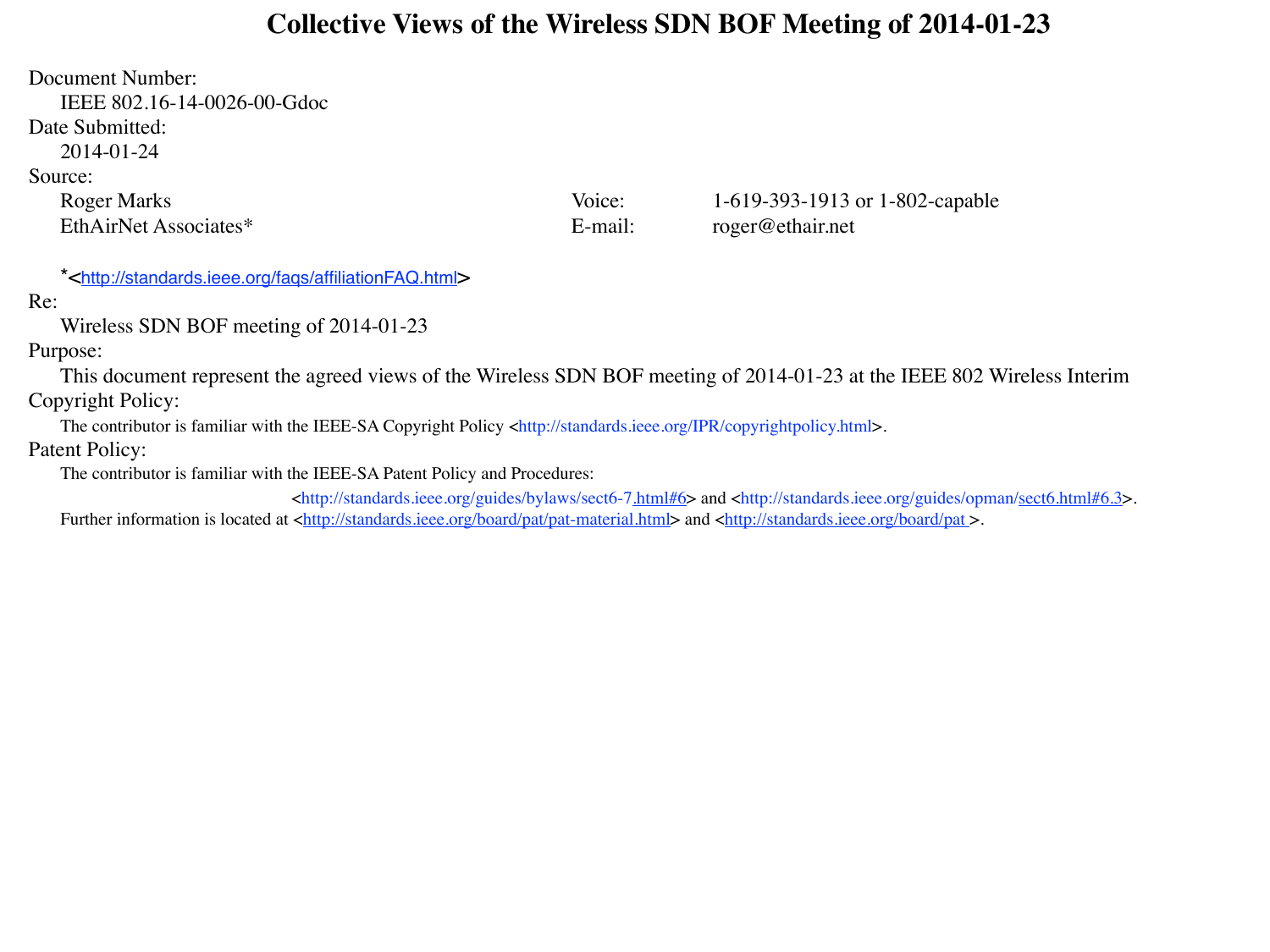#### **Overview**

- This document represents the collective views of individuals participating in the following meeting:
	- Wireless SDN BOF ("Birds of Feather") meeting
	- $-2014-01-23$ ,  $8:00-10:00$
	- IEEE 802 Wireless Interim
	- Los Angeles, California, USA
	- agenda:<http://tinyurl.com/W-SDN20140123>
	- attendance: approximately 30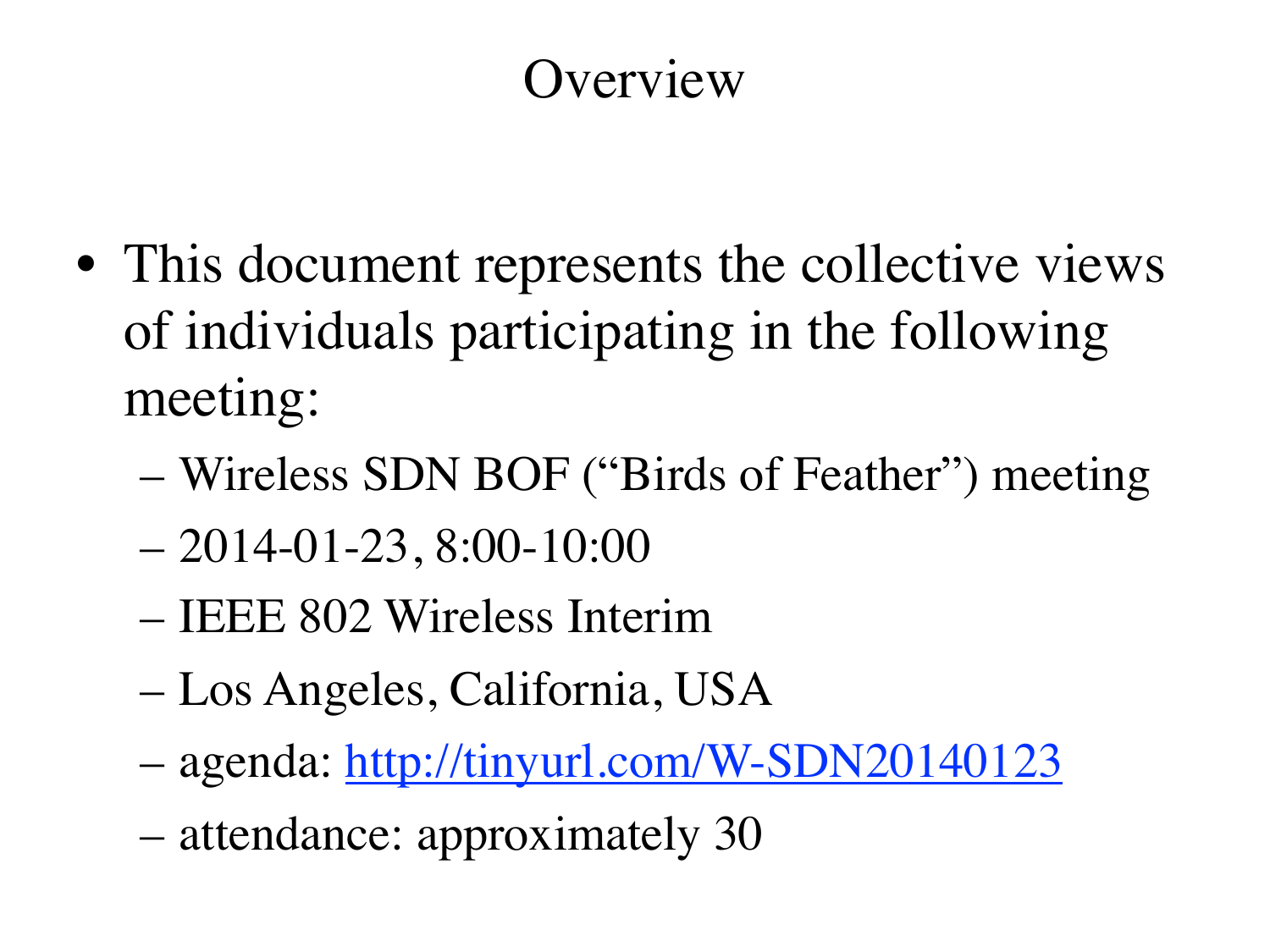## Meeting purpose

- Followup to IEEE tutorial:
	- "Wireless SDN in Access and Backhaul"
	- 2013-11-12, 18:00-19:30
	- IEEE 802 Plenary Session
	- Dallas, Texas, USA
- Intention
	- technical review of tutorial
	- discussion regarding next steps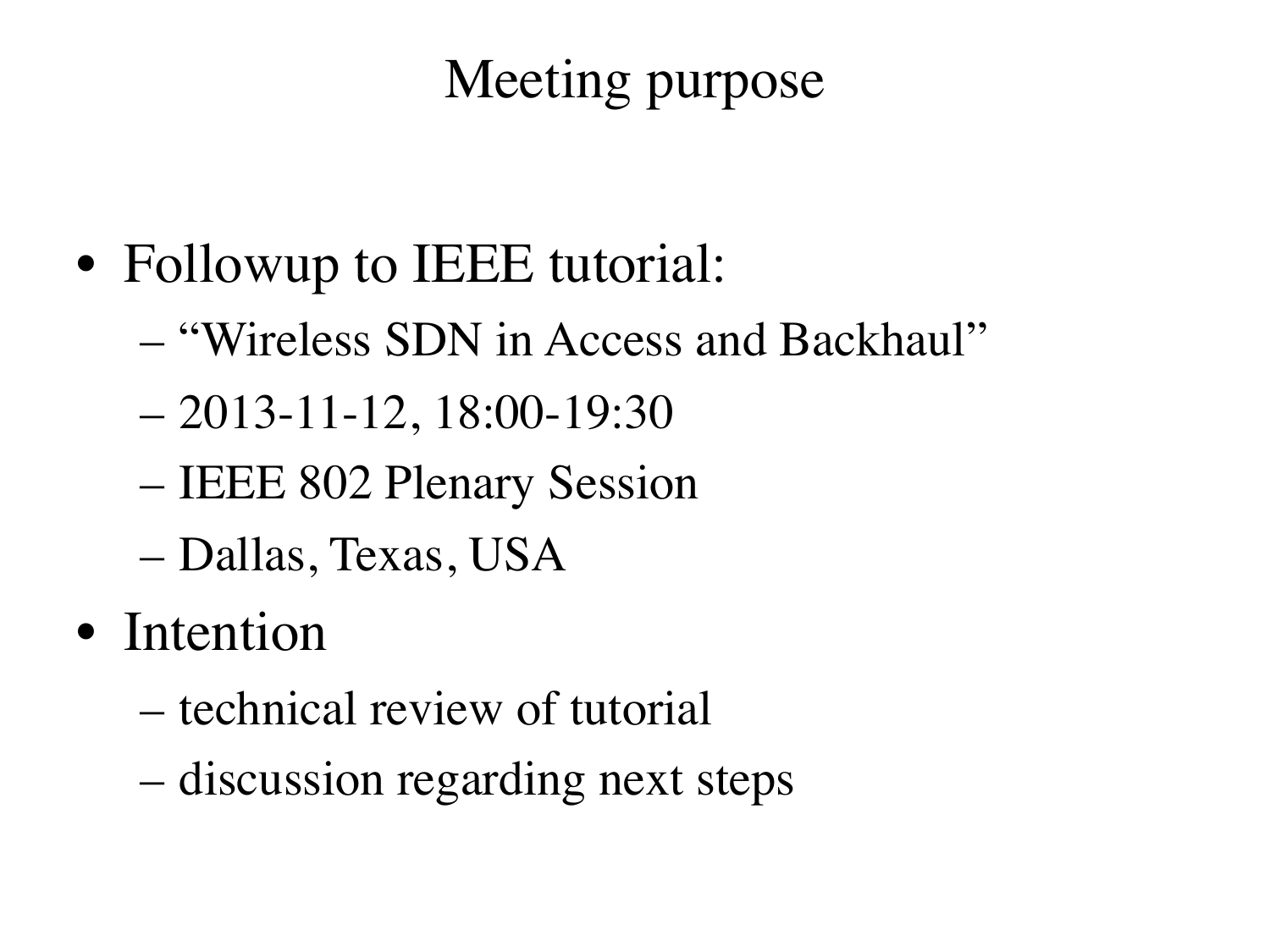## Meeting views

- Software-Defined Networking *(SDN)* is relevant to many IEEE 802 standards and projects
	- wireless
	- wired
- Coordinated cross-802 activity may be valuable in the next year
- Coordinated communications are recommended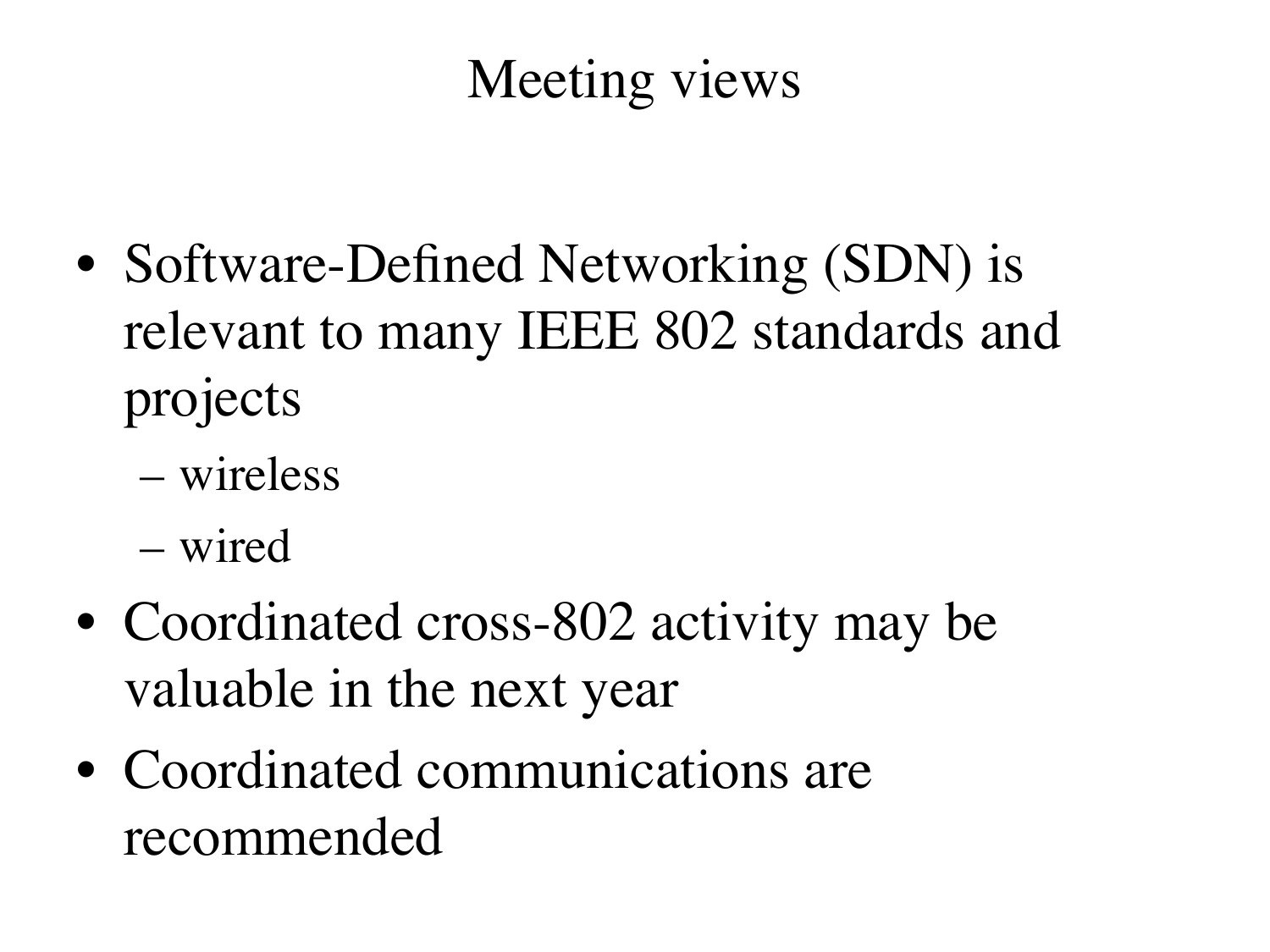## Open Networking Foundation (ONF)

- The work of the ONF, particularly OpenFlow, is significant and relevant to IEEE 802 activities in SDN
- Both the Chair (Serge Manning) and Vice Chair (Paul Congdon) of the ONF Wireless and Mobile Working Group (WMWG) provided presentations at the IEEE 802 Wireless SDN tutorial of 2013-11-12
- WMWG Vice Chair Congdon presented a WMWG Status Update to the Wireless SDN BOF of 2014-01-23.
- WMWG Secretary Perkins presented a summary of IEEE 802 Wireless Use Cases to the Wireless SDN BOF of 2014-01-23.
- The meeting participants deeply value and appreciate the communication efforts of the ONF officers.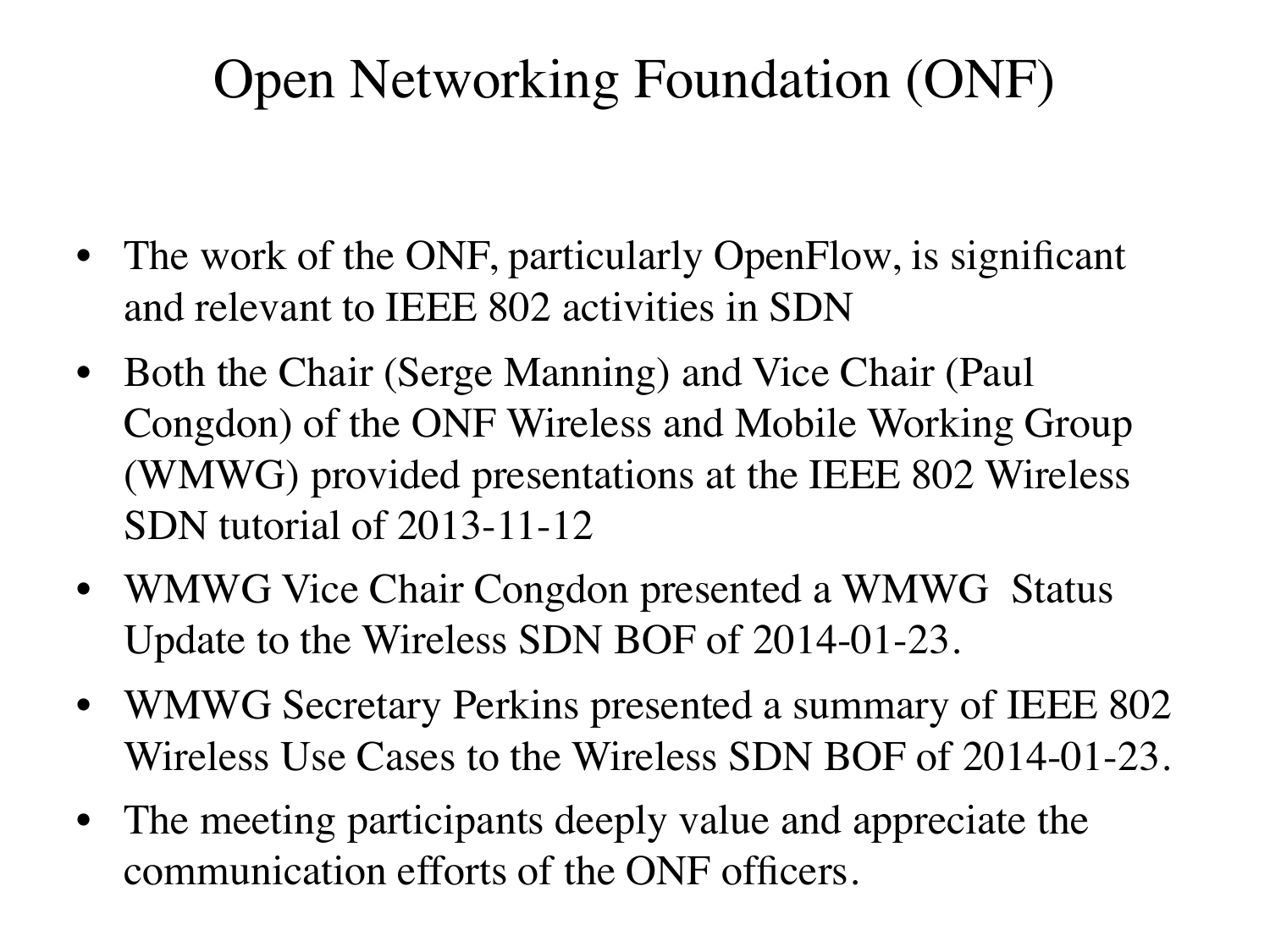#### Past IEEE 802 Interactions with ONF

- IEEE 802 groups (802.16 and OmniRAN Study Group) have submitted formal communications to ONF in 2013
- Three IEEE 802 groups (802.16, 802.21, and OmniRAN Study Group) have contributed toward the development of use cases for the ONF Wireless and Mobile Working Group
	- all have been incorporated into the set of use cases considered by ONF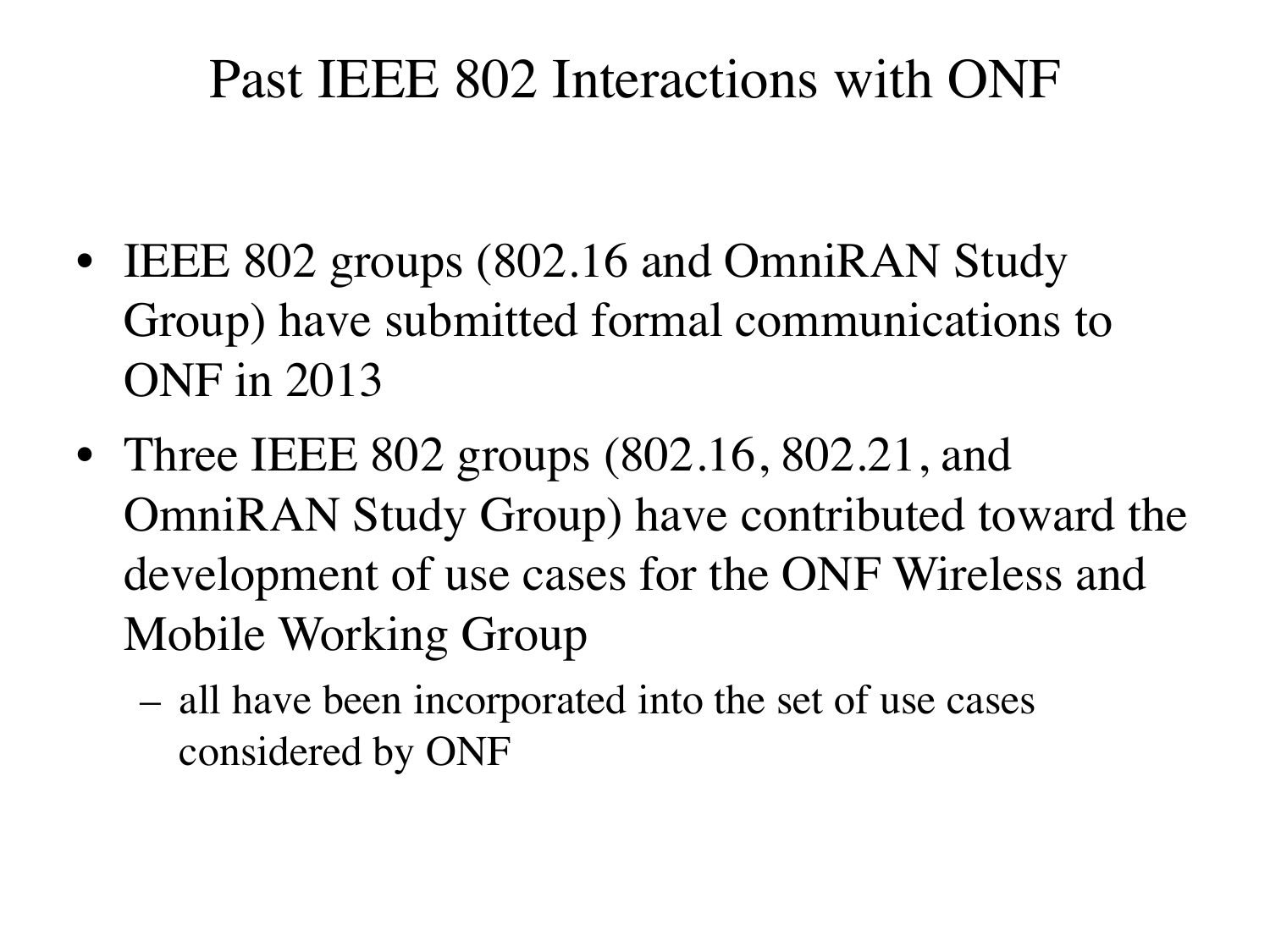## Future IEEE 802 Interactions with ONF

- Working cooperation between IEEE 802 groups and the ONF WMWG will be valuable.
- The interested IEEE 802 groups should form an informal SDN coordinating team to address highlevel issues in common.
- The team should initially provide a point of contact (a mailing list) to whom the WMWG can conveniently communicate.
	- The IEEE 802.16 WG should establish a standing committee and mailing list for temporary communications for this purpose, with open membership to the list.
		- note: list [stds-802-16-sdn@listserv.ieee.org](mailto:stds-802-16-sdn@listserv.ieee.org) is being initiated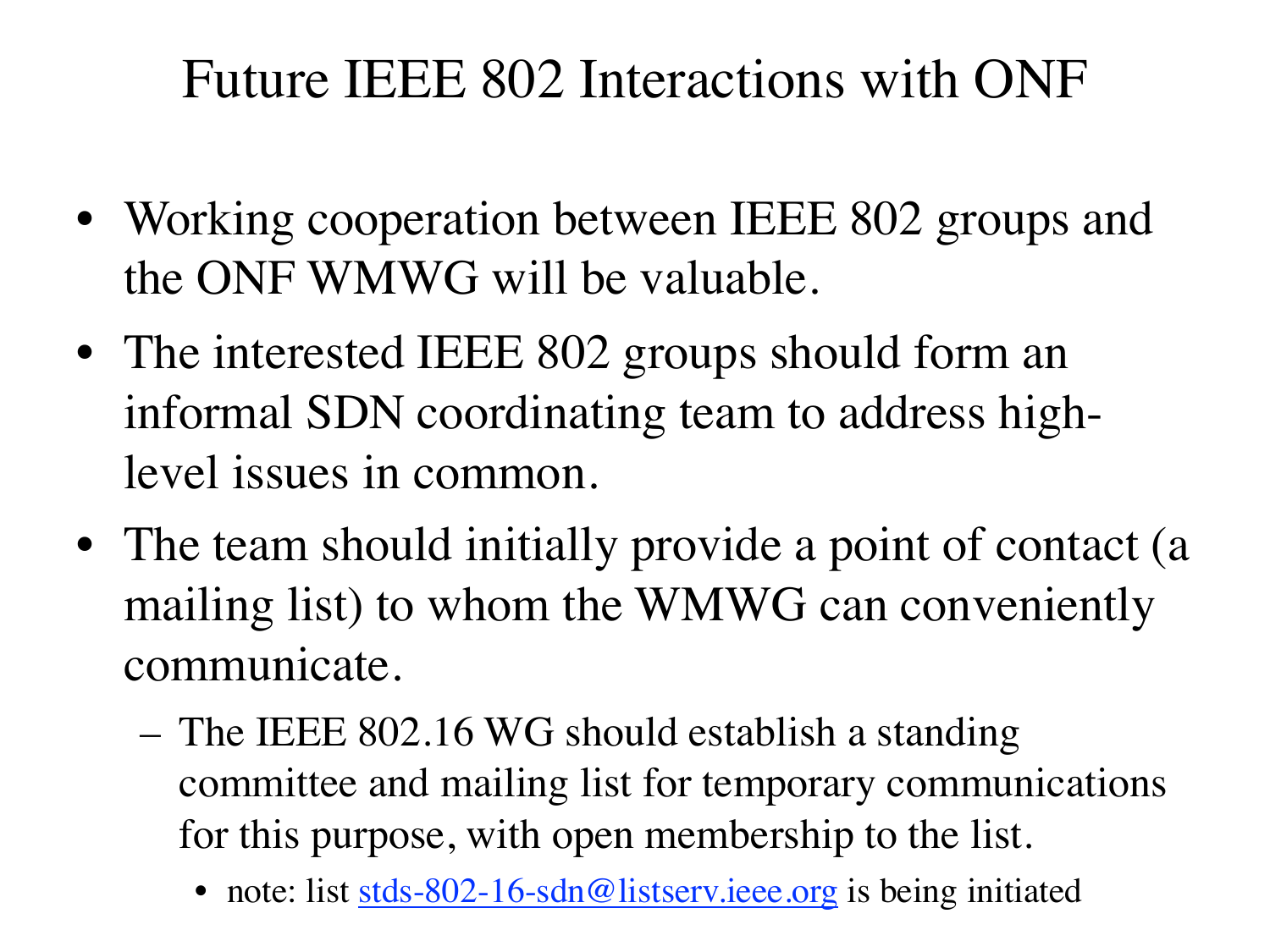## Important Practical Considerations for Future IEEE 802 Interactions with ONF

- Cooperation may be most effective if IEEE 802 projects interact directly with Use Case Project Teams to which the standardization activities are technically relevant.
- Successful cooperation requires exchange of information on project scope, technical issues, methods of work, deadlines, etc.
- It is important to identify the conditions under which IEEE 802 participants may interact with WMWG without ONF membership status, including IPR considerations.
- Formal liaison relationships may be appropriate.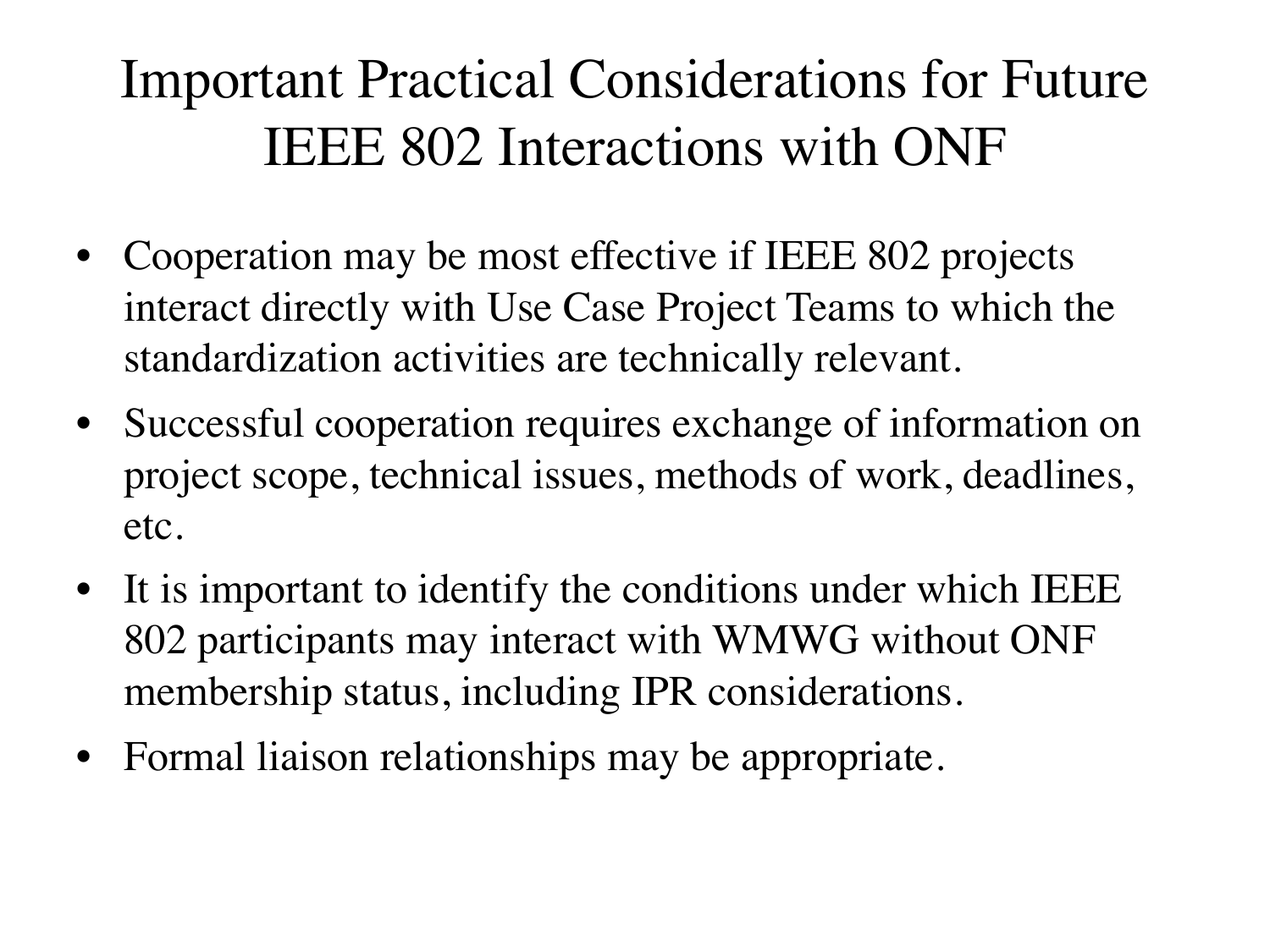## IEEE 802 SDN BOF Followup Meetings

- A followup BOF meeting should be scheduled during the March IEEE 802 Plenary, with a teleconference facility.
- The March meeting should agree on future meeting plans.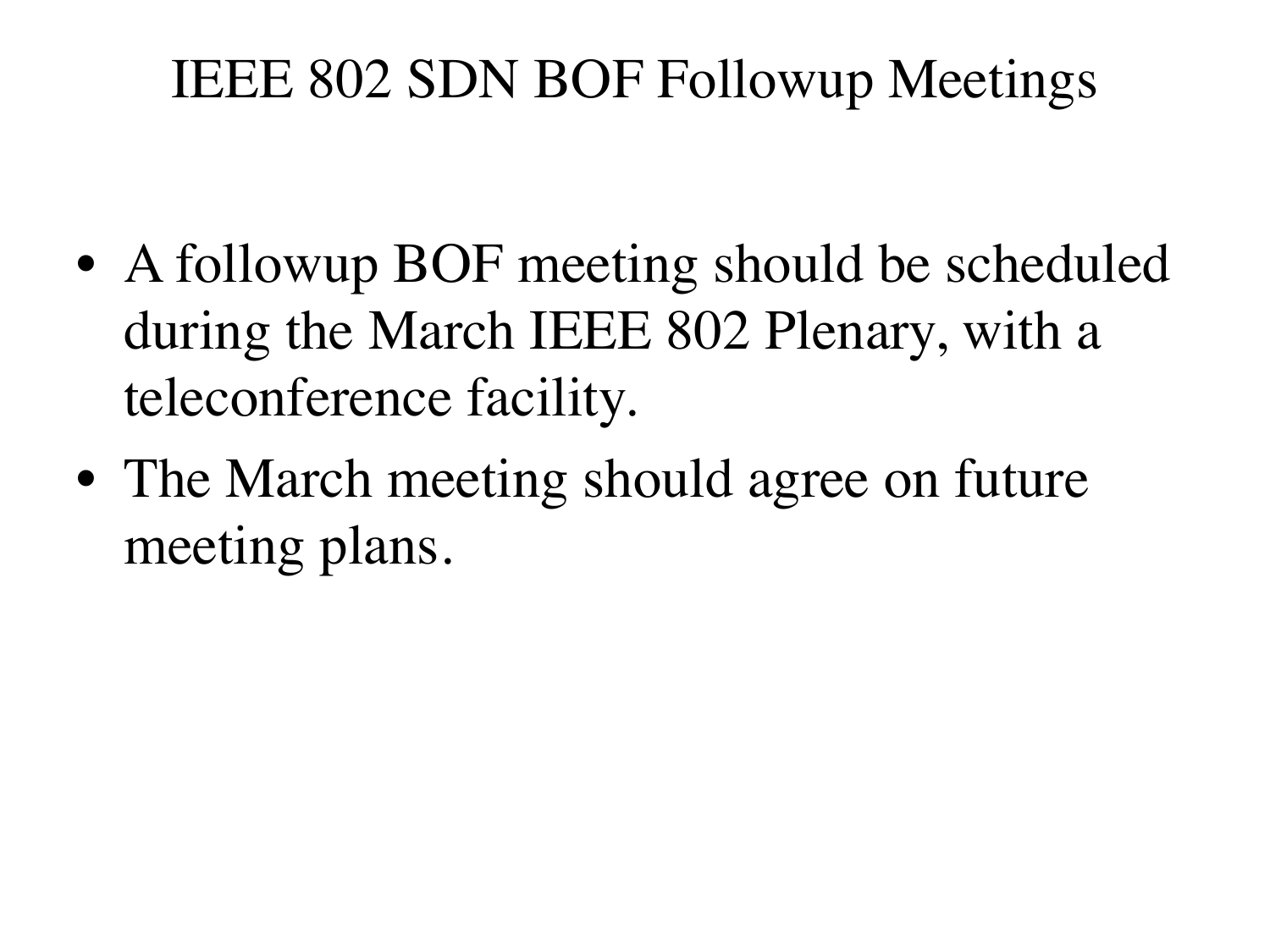# Bibligraphy (1/2)

- *[OpenFlow Taps Into Mobile Nets](http://www.eetimes.com/document.asp?doc_id=1320719)*, 2014-01-21
- IEEE 802 Tutorial: *Wireless SDN in Access and Backhaul*, [IEEE 802-ec-13-0055-02,](https://mentor.ieee.org/802-ec/dcn/13/ec-13-0055) 2013-11-12
- *ONF Wireless and Mobile WG Status Update*, [IEEE](https://mentor.ieee.org/omniran/dcn/14/omniran-14-0009)  [omniran-14-0009,](https://mentor.ieee.org/omniran/dcn/14/omniran-14-0009) Paul Congdon, 2014-01-22
- *IEEE 802 Wireless Use Cases, Wireless & Mobility DG*, [IEEE](http://doc.wirelessman.org/16-14-0020)  [802.16-14-0020,](http://doc.wirelessman.org/16-14-0020) Charlie Perkins, 2014-01-23
- *OmniRAN Update on SDN Use Case for BoF session*, [IEEE](https://mentor.ieee.org/omniran/dcn/14/omniran-14-0011)  [omniran-14-0011,](https://mentor.ieee.org/omniran/dcn/14/omniran-14-0011) Max Riegel & JC Zuniga, 2014-01-23
- *Proposal: Collective Views of the Wireless SDN BOF Meeting*, [IEEE 802.16-14-0022,](http://doc.wirelessman.org/16-14-0022) Roger Marks, 2014-01-23